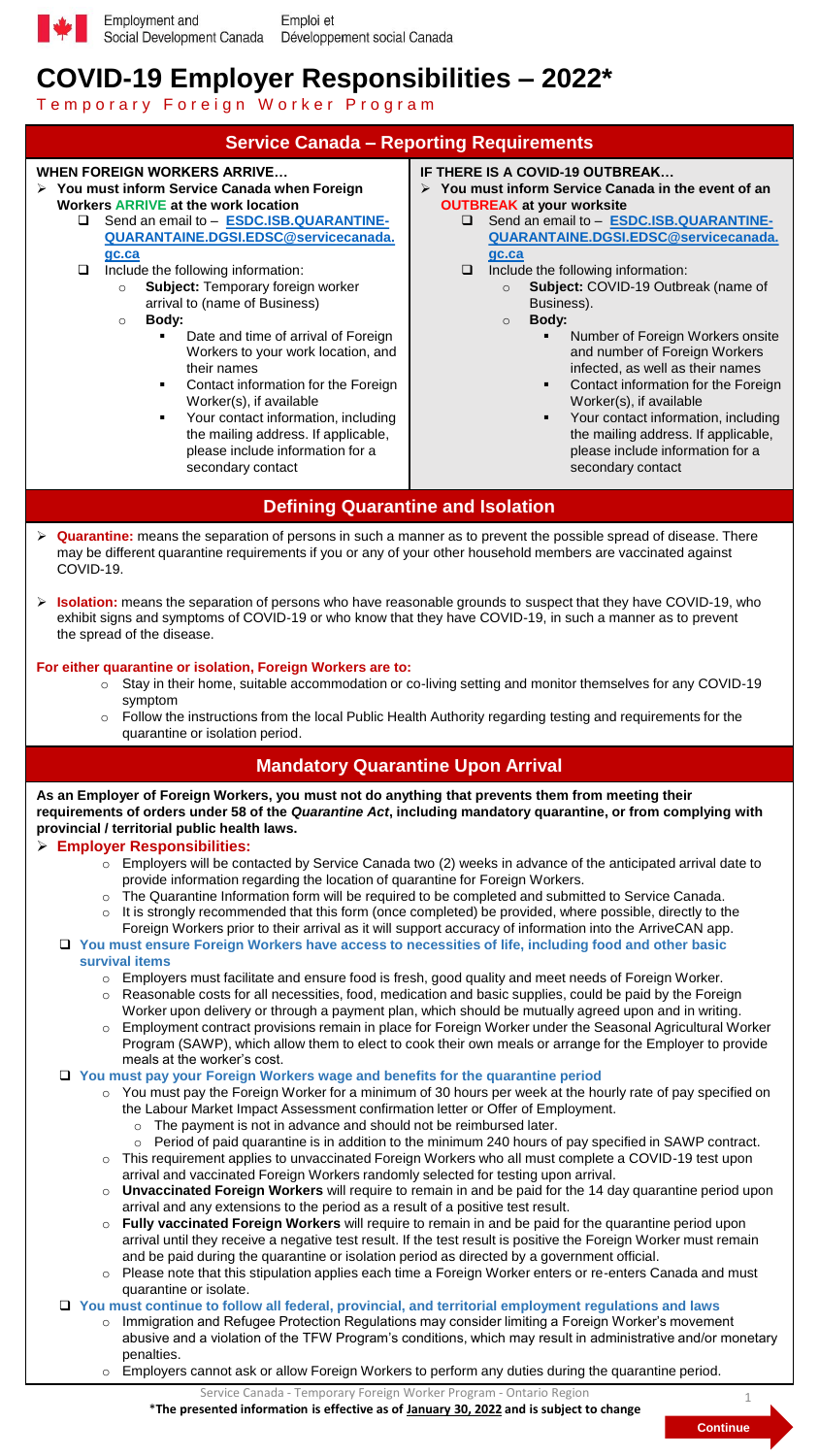## **2022 Housing Inspection Reports**

Employers must provide Foreign Worker with adequate, suitable and affordable housing as defined by Canada Mortgage and Housing Corporation.

Employers must provide a valid Housing Inspection Report for off-site or on-farm accommodation. The inspection must be conducted by an appropriate provincial, territorial or authorized private inspector with appropriate certifications.

### **Accommodations**

**Employers who provide accommodations are required to house quarantining Foreign Workers in accommodations that are separate from those not subject to quarantine.**

#### **Employer Responsibilities:**

- **You must ensure that there is enough space for the Foreign Workers to remain two (2) metres apart from each other at all times**
- o If this requirement cannot be met, alternate acceptable accommodations (e.g. a hotel) are required. **You must ensure that surfaces in the accommodations are clean and disinfected regularly**
	- o You may use the services of a professional cleaner, if desired. You must always provide cleaning materials and replace them when necessary.
- **You must post information about preventing the spread of COVID-19 in the accommodations** o Such information should be posted in the language of the Foreign Worker in bathrooms, kitchens, and common areas.
- **If a Foreign Worker becomes symptomatic at any time, you must assist them in accessing medical care, medicine, and food during isolation** 
	- $\circ$  You must provide immediate accommodations that enable the Foreign Worker to isolate from others. This is different from quarantine accommodation requirements as these accommodations must include a single occupancy bedroom and single occupancy bathroom.

### **Compliance**

**The Integrity Services Branch has continuously evolved from strictly verifying Employer compliance with the program regulations, to also playing a significant role in ensuring the safety and health of Foreign Workers.**

- **You may be subject to and must comply with inspections conducted by Integrity Services Branch to verify Employer compliance.**
	- o Employers who do not comply with these requirements could be subject to penalties. These include fines of up to \$1 million and a permanent ban from hiring TFWs
- **In order to verify compliance with TFWP conditions, Employers will be asked to provide one or more of the following:** 
	- o Time Sheets
		- o Payroll information
		- o Cash advances
		- o Photographs of your accommodations

### **Financial Support for Temporary Foreign Workers**

**Should a Foreign Worker become ill and/or need to quarantine or self-isolate at any time after they have begun working, they may be eligible for other government benefits through [Canada's COVID-19 Economic Response Plan](https://www.canada.ca/en/services/benefits/covid19-emergency-benefits.html)  including:**

**Employment Insurance Benefits:**

- Can provide up to 15 weeks of financial assistance if unable to work due to medical reasons including illness, injury, quarantine or any medical condition preventing work
- $\Box$  Not available to first time TFWs in Canada
	- o **[EI sickness benefits: What these benefits offer -](https://www.canada.ca/en/services/benefits/ei/ei-sickness.html) Canada.ca**

#### **Canada Recovery Sickness Benefit**

- $\Box$  Provides \$500 (\$450 after taxes withheld) per week for up to a maximum of six weeks for workers who have contracted, are self-isolation or may have underlying conditions that make them more susceptible to COVID-19
- □ Not available to first time TFWs in Canada Benefit is available until May 07, 2022
	- o **[Canada Recovery Sickness Benefit \(CRSB\) -](https://www.canada.ca/en/revenue-agency/services/benefits/recovery-sickness-benefit.html) Canada.ca**

#### **Canada Worker Lockdown Benefit:**

- Provides \$300 a week to eligible workers who are unable to work due to a temporary local lockdown order designated for their region
- Benefit is available until May 07, 2022
	- o **[Canada Worker Lockdown Benefit \(CWLB\) -](https://www.canada.ca/en/revenue-agency/services/benefits/worker-lockdown-benefit.html) Canada.ca**

## **Financial Support for Employers**

#### **Enhanced Agri-food Workplace Protection Program**

- The program provides a maximum non-repayable contribution amount of up to \$50,000 to Employers through the following categories:
	- o **Workplace COVID-19 Prevention**: supports adoption of prevention and mitigation measure to reduce spread of COVID-19
	- o **Responsive COVID-19 Outbreak Management**: reimburse applicants impacted by outbreaks of COVID-19 for costs related to employee wage support and worker isolation
	- o Applications are being accepted until **February 15, 2022**
	- o For more information:
		- **<http://www.omafra.gov.on.ca/english/about/agrifoodprogramwcpapp.pdf>**

Service Canada - Temporary Foreign Worker Program - Ontario Region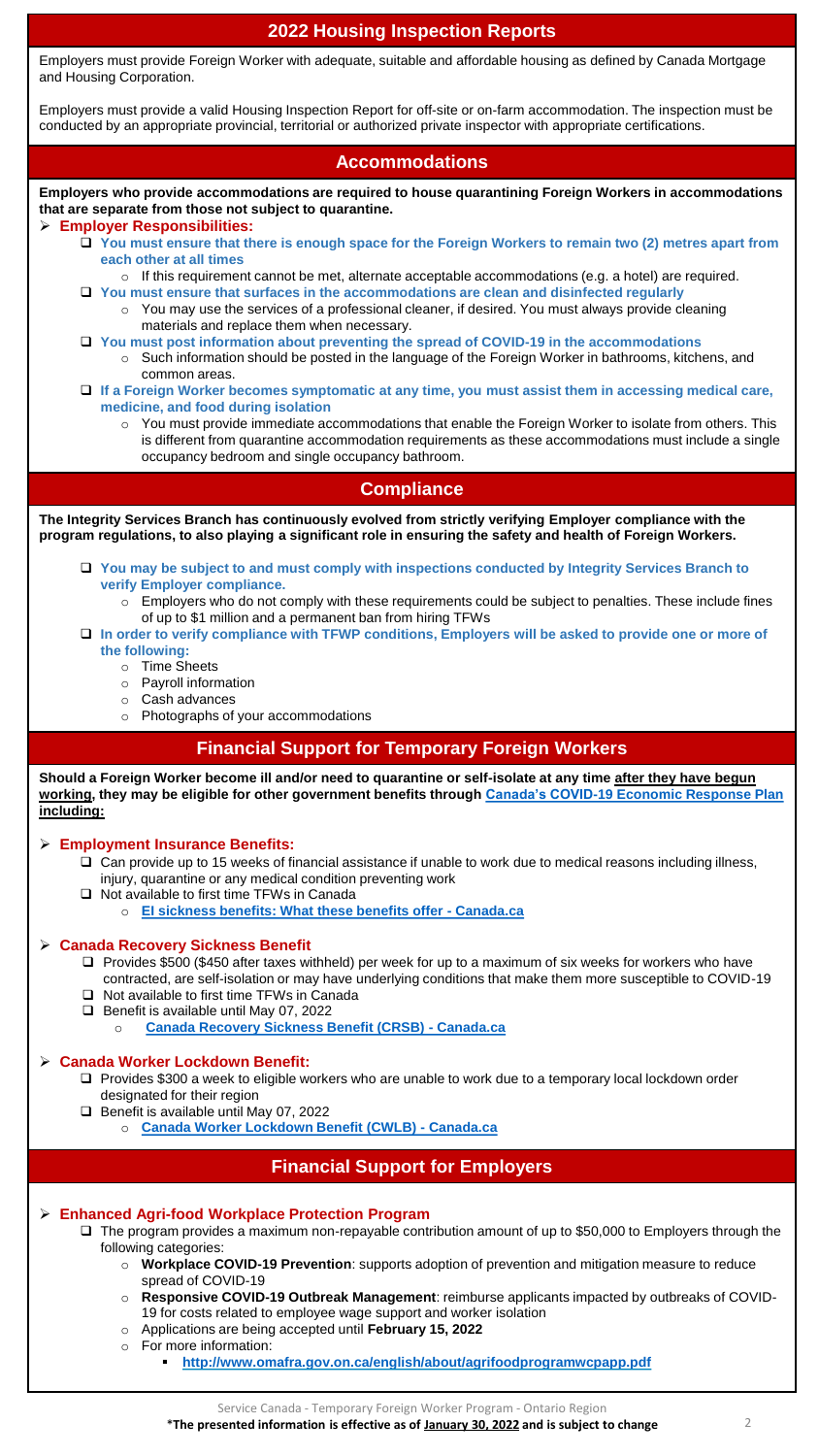| <b>Employer Toolkit</b>                                                                                                                                                                 |                                                                                                                                                                                                                                                             |  |  |
|-----------------------------------------------------------------------------------------------------------------------------------------------------------------------------------------|-------------------------------------------------------------------------------------------------------------------------------------------------------------------------------------------------------------------------------------------------------------|--|--|
| <b>Resource</b>                                                                                                                                                                         | <b>Website or Contact Information</b>                                                                                                                                                                                                                       |  |  |
| <b>Government of Ontario:</b><br>Find additional provincial COVID-19<br>information and what you need to know<br>when travelling to Ontario including<br>quarantine and isolation rules | https://www.ontario.ca/page/travelling-<br>during-covid-19                                                                                                                                                                                                  |  |  |
| <b>Public Health Agency of Canada:</b><br>Find additional federal information on<br>COVID-19 including rules regarding how to<br>quarantine and isolate                                 | https://www.canada.ca/en/public-health.html<br>Phone: 1-833-784-4397<br>Email: phac.covid19.aspc@canada.ca                                                                                                                                                  |  |  |
| <b>Agriculture and Agri-Food Canada:</b><br>Conditions and obligations for TFW and<br>employers during the COVID-19 pandemic                                                            | COVID-19 - Information for the agriculture<br>and agri-food industry -<br>agriculture.canada.ca                                                                                                                                                             |  |  |
| <b>Temporary Foreign Worker Program:</b><br>Guidance for employers of Temporary<br>Foreign Workers regarding changes to the<br><b>Temporary Foreign Worker Program</b>                  | https://www.canada.ca/en/employment-<br>social-development/services/foreign-<br>workers/agricultural/seasonal-<br>agricultural.html                                                                                                                         |  |  |
| <b>Temporary Foreign Worker Program</b><br><b>Compliance:</b><br><b>Provides information about Employer</b><br>compliance and TFW Program Inspections                                   | https://www.canada.ca/en/employment-<br>social-development/services/foreign-<br>workers/employer-compliance.html                                                                                                                                            |  |  |
| <b>WSIB Ontario</b>                                                                                                                                                                     | https://www.wsib.ca/en/foreign-agricultural-<br>workers-program                                                                                                                                                                                             |  |  |
| <b>Canadian Centre for Occupational Health</b><br>and Safety:<br>Provides resources and guide to prevent the<br>spread of COVID-19 in the workplace                                     | https://www.ccohs.ca/products/publications/c<br>ovid19-tool-<br>kit/?&orig=/products/publications/covid19/                                                                                                                                                  |  |  |
| <b>Switch Health:</b><br>Support the facilitation of COVID-19 test and<br>test results in Ontario                                                                                       | Primary Agriculture employers can contact<br>Switch Health directly at 1-888-511-4501 or<br>by email at tfw-Canada@switchhealth.ca<br>This service will be available between the<br>hours of (8:30am-6:30pm EDT Monday-<br>Friday and 10am-4pm Sat and Sun) |  |  |
| <b>Guide for Foreign Worker travelling to</b><br>Canada:<br>Provides information for TFWs to be<br>informed of how to prepare for pre and post<br>arrival                               | https://www.canada.ca/en/employment-<br>social-development/campaigns/foreign-<br>worker-rights/covid19-guide.html                                                                                                                                           |  |  |
| <b>Ministry of Labour, Training and Skills</b><br>Development:<br>Information for Employers on what to expect<br>when a Provincial health and safety<br>Inspector visits your workplace | https://www.ontario.ca/page/ministry-labour-<br>training-skills-<br>development?_ga=2.2103161.899066202.15<br>83255607-23641436.1458836562                                                                                                                  |  |  |
| <b>Ministry of Agriculture, Food and Rural</b><br><b>Affairs (OMAFRA):</b><br>Learn about the voluntary registry and its<br>benefits to Primary Agriculture Employers                   | https://www.ontario.ca/page/registry-<br>employers-international-agri-food-workers                                                                                                                                                                          |  |  |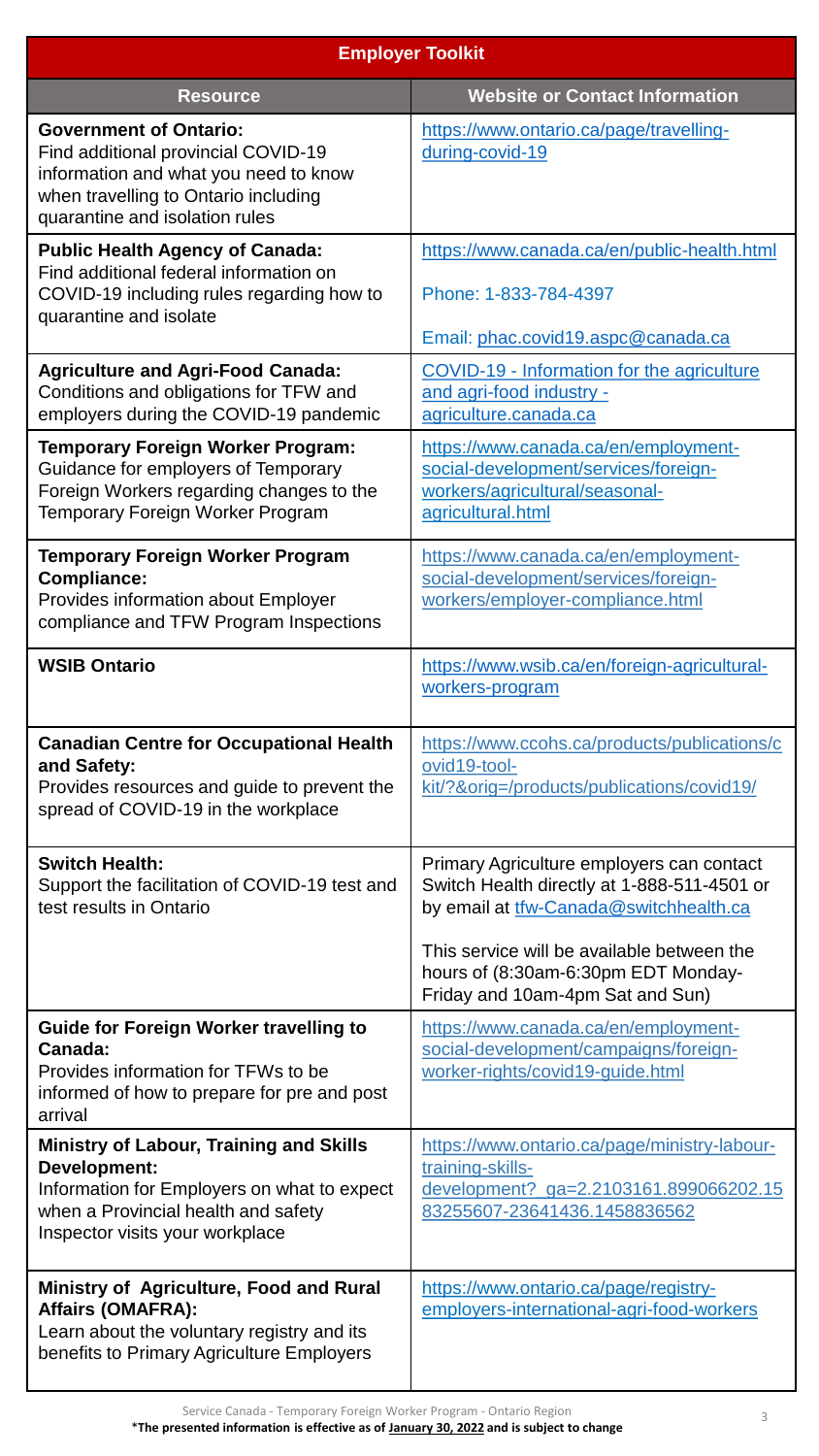

## **COVID-19 Employer Responsibilities – 2022\***

Temporary Foreign Worker Program - Employer Responsibilities

## **Defining Border Entry (Point of Arrival) & Community (Post Arrival) Parameters**

When a Foreign Worker arrives in Canada, they and their Employer are required to follow Federal, Provincial and Municipal regulations related to COVID-19 to ensure the safety of the Foreign Workers and the community. Employer responsibilities may differ from the point of arrival of a Foreign Worker to once they are in the community and have begun working. The information below will further support Employers understand their responsibilities from the point of arrival at the port of entry to their final location of residence for the remainder of their employment period.

## **Border Entry / Point of Arrival**

**The following defines the border entry / point of arrival parameters in which an Employer and Foreign Worker would be required to follow federally mandated COVID-19 regulations:** 

- o Once a Foreign Worker has landed in Canada at a port of entry
- $\circ$  The first 14 days including the day of arrival for fully vaccinated Foreign Worker even if they are not randomly selected for testing or not directed to quarantine or isolate
- $\circ$  The first 14 days including the day of arrival for unvaccinated Foreign Worker
- $\circ$  If at the port of entry a Foreign Worker is directed to quarantine or isolate by a government official the duration including any extensions as a result of a positive case and/or exposure falls

#### **The following information provides further direction related to common scenario's and mandatory Employer responsibilities.**

|         | <b>Case Scenarios</b>                                                                                                                                                                                                                                                               | <b>Employer Responsibilities</b>                                                                                                                                                                                                                                                                                                                                                                        |
|---------|-------------------------------------------------------------------------------------------------------------------------------------------------------------------------------------------------------------------------------------------------------------------------------------|---------------------------------------------------------------------------------------------------------------------------------------------------------------------------------------------------------------------------------------------------------------------------------------------------------------------------------------------------------------------------------------------------------|
|         | $\circ$ At the port of entry a fully-<br>vaccinated Foreign Worker<br>was randomly selected to<br>take a COVID-19 molecular<br>test and is serving the<br>quarantine period as<br>directed by a government<br>official                                                              | <b>Q</b> Wages:<br>Employers must pay Foreign Worker equal to 30 hours per week at the rate of<br>pay agreed on the LMIA confirmed application or Offer of Employment for the                                                                                                                                                                                                                           |
| $\circ$ | At the port of entry an<br>unvaccinated Foreign<br>Worker completed the<br>mandatory COVID-19<br>molecular test and is serving<br>the quarantine period as<br>directed by a government<br>official                                                                                  | initial quarantine or isolation period<br>$\Box$ Accommodation:<br>Employers must pay all costs associated to accommodations supporting<br>Foreign Worker during their employment duration including when there is a<br>need for separate quarantine and/or isolation accommodations. Provided<br>accommodations must meet all health guidelines                                                        |
| $\circ$ | At the port of entry, either a<br>fully-vaccinated or<br>unvaccinated Foreign<br>Worker is directed by a<br>government official to a<br><b>Designated Quarantine</b><br>Facility (DQF)                                                                                              | $\Box$ Meals:<br>Employers to ensure food is fresh, good quality and meets the needs of<br>Foreign Worker (i.e. type, variety and quantity of food)<br>Foreign Worker is responsible for the cost of food, payment should be<br>coordinated between Foreign Worker and Employer (recommended in writing)                                                                                                |
| $\circ$ | For either a fully-<br>vaccinated and randomly<br>selected for testing<br>Foreign Worker or an<br>unvaccinated Foreign<br>Worker where an extension<br>has been instructed to the<br>quarantine or isolation<br>period assigned by a<br>government official at the<br>port of entry | <b>u</b> Transportation:<br>Employers must arrange and pay for the round-trip transportation of the<br>Foreign Worker. Transportation includes travel to and from their place of work<br>in Canada and their country of residence<br>Includes travel to and from hospital or clinic when medical attention is needed.<br>$\bullet$<br>Employers to follow local Public Health measures while in transit |
|         |                                                                                                                                                                                                                                                                                     | <b>Continue</b>                                                                                                                                                                                                                                                                                                                                                                                         |